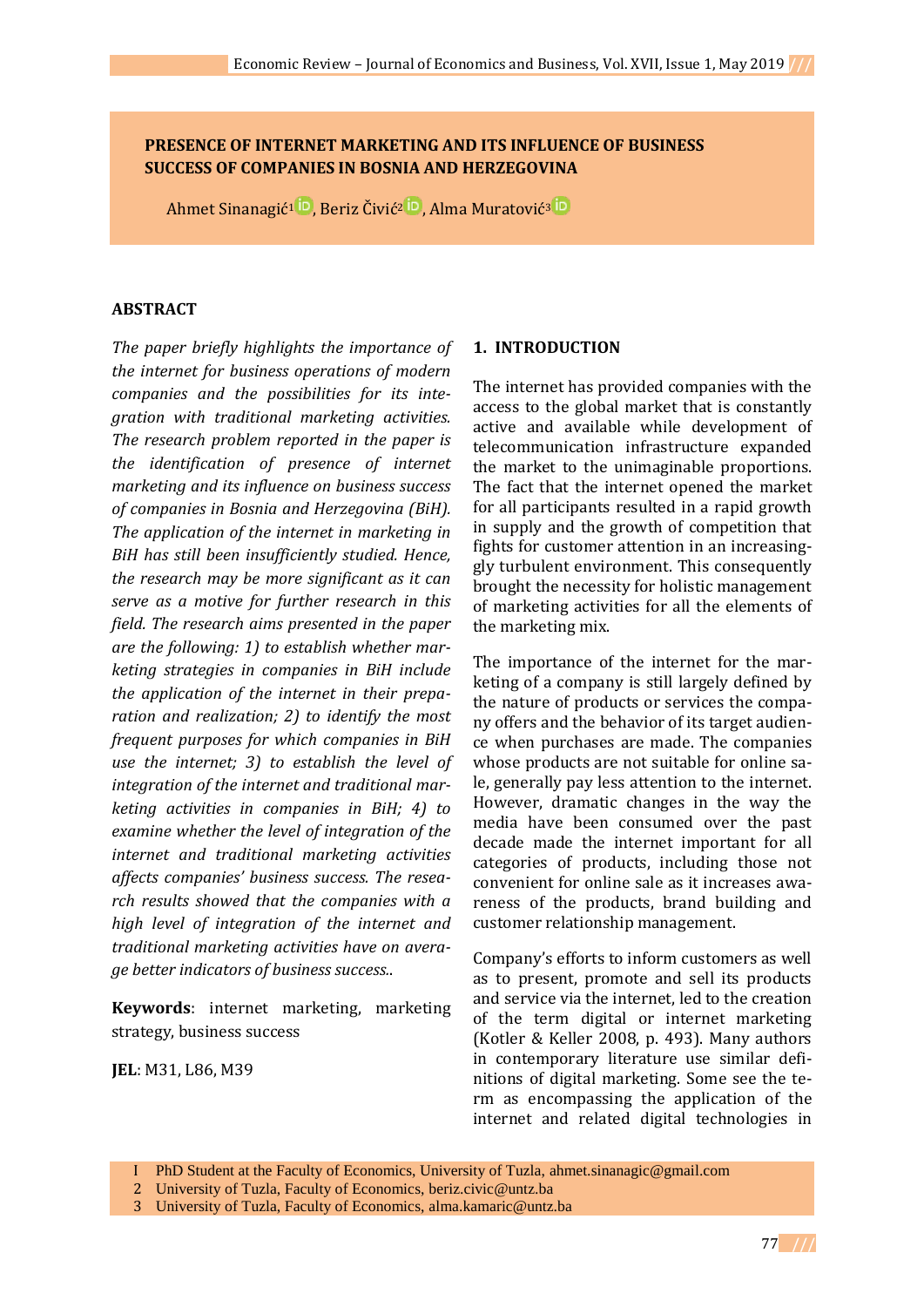conjunction with traditional communications aimed to achieve marketing objectives (Chaffey, Ellis-Chadwick, Johnston & Mayer 2006, p. 8). Others define it as any marketing activity that is conducted through the use of internet technologies and respecting three main principles: immediacy, personalization, and relevance (Trengove, Malczyk & Beneke 2011, p. 4).

For a company to reach the full benefit of online marketing, it is extremely important to integrate online promotional techniques and traditional marketing techniques and the media as that enables the acquisition of new customers and improves the relations with the existing ones. The role of internet marketing in support to traditional marketing is evident from the definition of marketing by *Chartered Institute of Marketing* which defines it as the management process responsible for identifying, anticipating and satisfying customer requirements profitably (The Chartered Institute of Marketing 2017, p. 2). This definition clearly indicates that the focus is on customer but at the same time, it points to the need to cooperate with other business functions in a company so as to create value and make profit.

The aim of this paper is to examine whether the application of the internet in business activities affects the success of the companies in Bosnia and Herzegovina (BiH) or whether and to what extent that application is conditioned by the level of integration of the internet with traditional marketing activities, particularly in the segment of sale and promotion. Company's business success is measured by the amount of annual income and market share.

### **2. LITERATURE OVERVIEW**

### **2.1. Importance of internet marketing in promotion of company's business success**

Whether we talk about small emerging companies, medium sized companies wishing to expand their business activities, or large companies, building online market presence is an imperative, not only for development and success but also for sustainable business in the 21st century. Depending on the type of company's industry and its long-term goals,

the need and dynamics on appearance in the online market environment are defined.

There are many industries whose values cannot be practically consumed by the internet. However, there is a significant number of activities prior to the delivery of the values as well as post-sale services that can be contracted or delivered this way. Trengove Jones et al. state that the market and competitors are already online, web users expect more conveniences and information, and internet marketing ensures numerous advantages when compared to traditional marketing in terms of cost acceptability and more precise targeting (Trengove, Malczyk & Beneke 2011, p. 13). Kotler and Keller emphasize the importance of the internet from the aspect of wider geographical reach, better internal and external communication, adjustment of offer and customer services, improvement of logistics, etc. (Kotler & Keller 2008, p. 17).

One of the main reasons for the popularity of the internet is the convenience and ease of usage. These same characteristics are mapped onto internet marketing as it opens the possibility to access new markets for all the actors of business process, with significantly lower costs. Importers as well as end customers are able to order goods from abroad from the comfort of their homes. Modern technology systems enable the following of delivery of goods from the point of seller to the point of destination postal service of customer. When it comes to digital products such as software, music, electronic literature, *etc*., customer is able to order, pay and download ready-to-use product in just a matter of minutes. And finally, all this can be done anytime, day or night.

Creating a successful strategy of internet marketing is not a simple task and it demands that the company management make decisions regarding a series of sensitive issues, essentially important for future business. These issues are related to the most important goals of internet marketing that can be observed in five Ss: sell - grow sales, serve - add value (give customers extra benefits), speak get closer to customers, save - save costs, and sizzle - extend the brand online (Chaffey, Ellis-Chadwick, Johnston & Mayer 2006, p. 15). Yannopoulos emphasizes the impact of the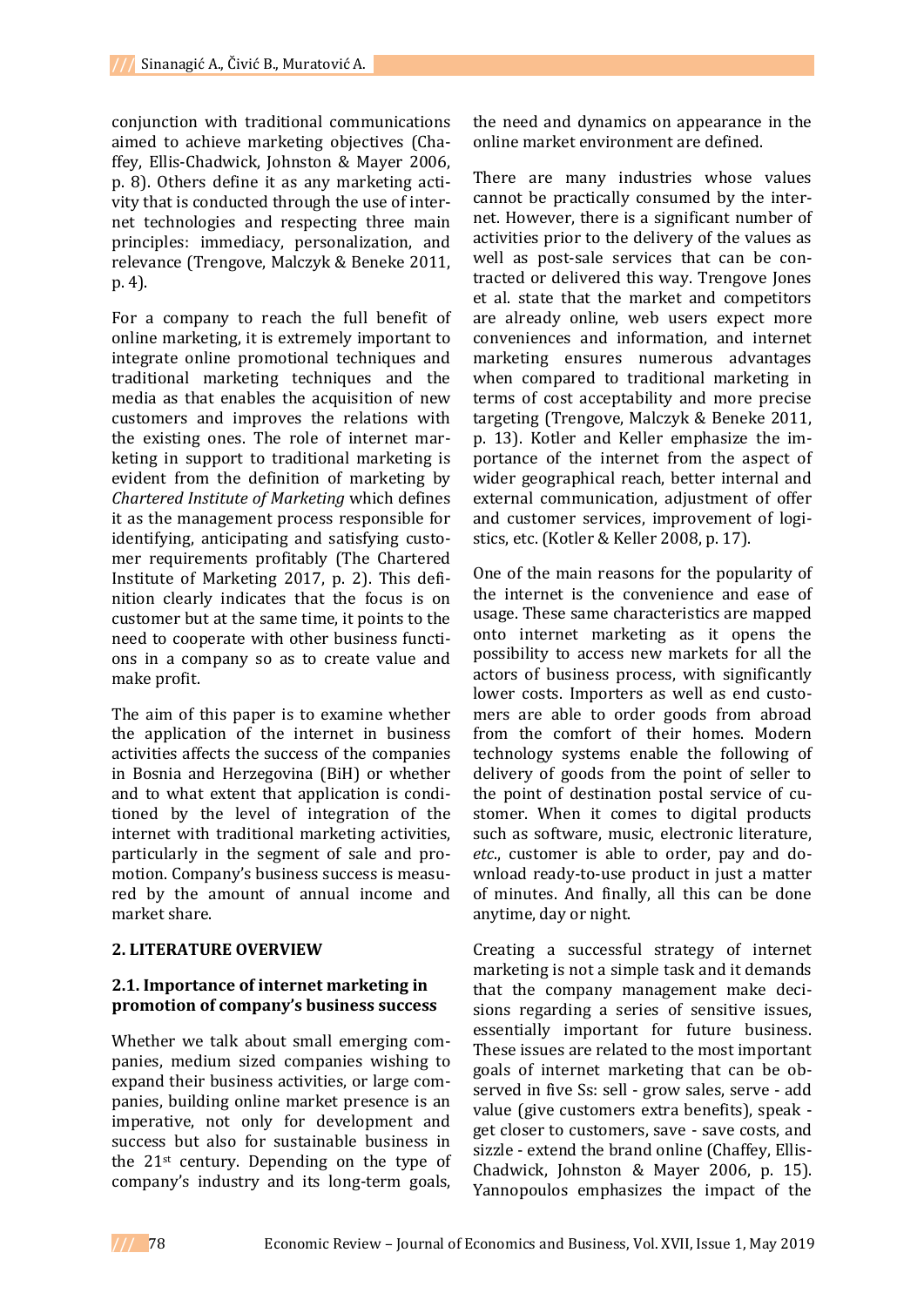internet on formulating marketing strategy through the influence on product and brand strategy, pricing strategy, distribution strategy, and promotion strategy (Yannopoulos 2011, p. 3). These advantages of internet marketing give only an indicative view of the benefits realized by the application of digital technology in the implementation of traditional marketing tactics.

One of the key trends of modern internet marketing is communication with customers. It is quite certain that the future of social marketing as well as marketing in general, lies in the cooperation between companies and customers. Companies with the vision of successful future make communication with their customers and transform them into creators of their products and services. Moraes brings 11 tips on how to improve communication strategy of a brand, emphasizing quality, relevance, and authenticity (Moraes 2015, p. 9).

### **2.2. Key aspects of internet marketing implementation in companies' business operations**

Since internet marketing is perceived as the extension of traditional marketing, their fields overlap. Hence, internet marketing can be implemented into all significant business activities such as market research, sales, promotion, purchase, stock management, customer relations management, *etc*.

Integration of internet and sales is made through the so-called e-commerce, realized in several different models such as: business-toconsumer (B2C), business-to-business (B2B), consumer-to-consumer (C2C), peer-to-peer (P2P) and mobile commerce (Tamilarasi & Elamathi 2017, p. 34). E-commerce is on the rise year after year. Laudon and Traver explain this by its characteristics that provide customers with a set of advantages evident in ubiquity, global reach, universal standards, information richness, two-way communicateon, personalization, and social technologies (Laudon & Traver 2014, p. 13).

Apart from numerous advantages for customers, it is important to mention that the potential of e-commerce for further development is evident in the benefits it provides to

companies. They are manifested in lower costs of mediation, time savings, improved contacts with customers by eliminating mediation, increased incomes and access to new markets, increased productivity (especially in the service sector), lower use of business assets, etc. (Bjelić 2012, p. 93-94).

Integration of the internet with the traditional marketing activities is most advanced in the sphere of promotion, especially advertising. Online advertising is a long-term strategy that enables control, efficiency, creation of large user data bases, and access to a better kind of customers (Costello 2017, p. 4). Parera gives ten tips on how to reach better results in internet advertising, such as to focus on quality and visual elements, define goals and types of advertising, utilize a good call to action, and measure absolutely everything (Parera 2017, p. 7). Social media play an extremely important role in internet marketing as they can be used for social networks, media sharing, discussion forums, bookmarking and content curation networks, consumer review networks, blogging, shopping, etc. (Foreman 2017, p. 2).

Marketers increasingly use multiple online channels to reach customers, starting from emails, social networks (Facebook, Instagram), advertisements on browsers, advertisements on mobile devices, to marketing on embedded media. Forrester Research reports that for example, the largest number of customers who were shopping online was under the influence of some type of marketing on the web as well as that almost half online sales were under the influence of multiple marketing efforts on the web (Forrester Research 2011, p. 18).

The transfer of the market to online environment created the term electronic customer relation management (e-CRM), which marks the symbiosis of traditional CRM and a wide spectrum of modern internet technologies. The focus of e-CRM is on personalization and technologies of direct marketing in selling and providing specialized services to small market segments (Tavana, Bakiyan, Farjam, Karami & Ostovari 2013, p. 687).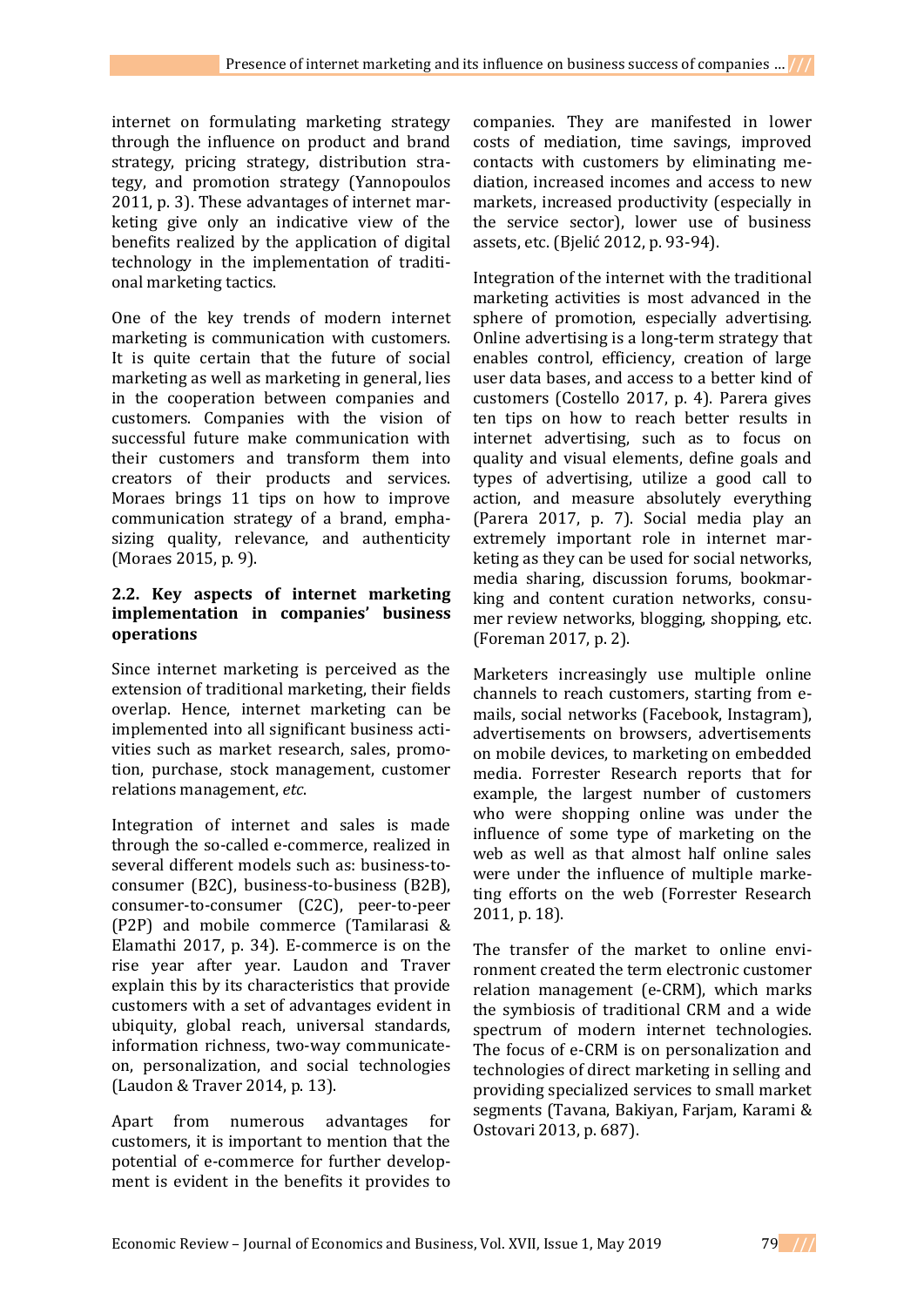Internet marketing also carries with it certain restrictions that a company should pay atention to when it comes to operating a business in an online environment, such as: taxes, payment gateways, copyrights, delivery restrictions, age restrictions, business insurance, licenses and permits, and compliance with a card payment system (Ferenzi 2017, p. 1). The aim of the company is to alleviate, through the website, consumer concerns about leaks, unauthorized collection or misuse of their personal information, to promote trust and facilitate the building of positive relationships with consumers, while increasing market share and profits (Lauer & Deng 2007, p. 323). The potential of the internet is also evidenced by the fact that in 2012, \$ 145 billion (of which \$ 48 billion was generated through eBay) was addressed through PayPal, with 132 million active registered users participating in the transfer (Laudon & Traver 2014, p. 304).

Finally, there is the possibility to implement the internet in supply chain management (SCM). Pulevska-Ivanovska and Kaleshovska state numerous reasons that led to the transition of SCM to electronic SCM (e-SCM), including the need for additional reduction in the costs as well as improvements in the processes, digitalization of the internal functions in companies, the need for lower inventtory levels, *etc*. (Pulevska-Ivanovska & Kaleshovska 2013, p. 316).

## **3. RESEARCH METHODOLOGY**

The research problem refers to the presence of internet marketing in the companies in BiH and the impact of the internet on business success of these companies. There has been little research in BiH dealing with the application of the internet in integral marketing processes, which adds significance to this research that can serve as a motive for further studies in this field. The research goals are: 1) to establish whether marketing strategies in companies in BiH include the application of the internet in their preparation and realization; 2) to identify the most frequent purposes for which companies in BiH use the internet; 3) to establish the level of integration of the internet and traditional marketing activities in companies in BiH; 4) to examine whether the level of integration of

the internet and traditional marketing activeties affects companies' business success. The research hypothesis has been postulated as follows: The level of integration of the internet and traditional marketing activities significantly determines business success of the companies in BiH. This means that the companies with a higher level of integration of the internet and traditional marketing activities have more business success than the companies with a lower level of such integration.

The data were collected by a survey method, using a questionnaire. The respondents were the members of the management from a sample of Top 100 most successful companies operating on the territory of BiH. The survey was conducted in 2018.

### **4. RESULT ANALYSIS AND DISCUSSION**

### **4.1. Presence of a systemic approach to the application of the internet in managing marketing among respondents**

Marketing strategy as a planned decision that specifies the ways to realize the set marketing goals needs to enable the company to act rationally and timely to the events and changes in domestic and international markets. Successful marketing strategy needs to be formed in writing and focused on the protection of the acquired market share and its increase through fully satisfying customer needs, working on emphasizing key values, strengthening the brand, and abandoning the programs without the potential to become profitable. When it comes to the companies in BiH, the research results showed that 63.33% of the surveyed companies have a formally adopted marketing strategy (Table 4.1). This means that somewhat more than one third of the companies in BiH do not have a clearly defined course of action in the realization of the set marketing goals. The question is to what extent such companies can be successful in realizing their marketing goals, as their marketing activities are more based on an *ad hock* approach than a planned and systemic approach.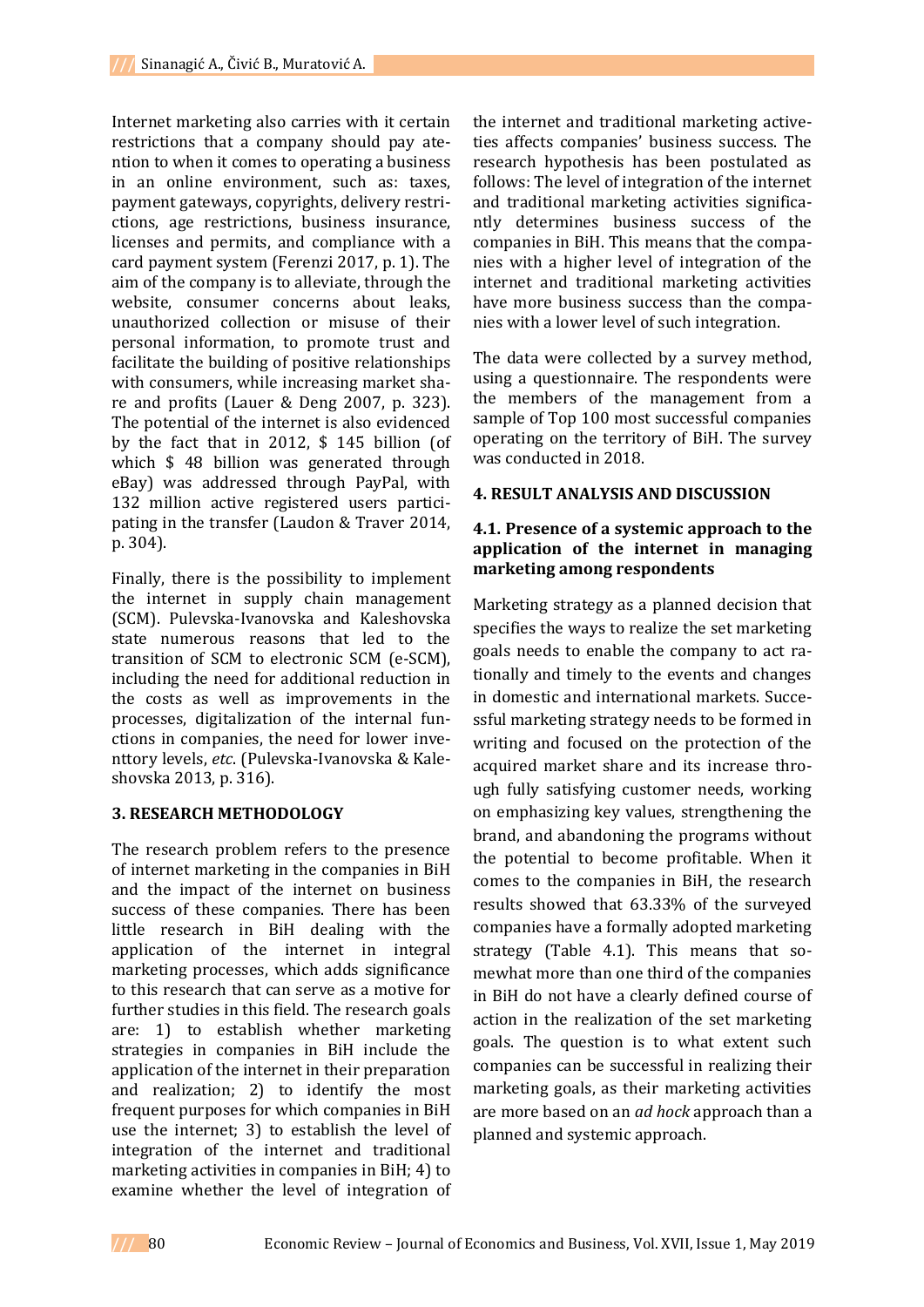| There are formally adopted | Marketing strategy includes the application<br>of the internet in business activities |        |  |  |
|----------------------------|---------------------------------------------------------------------------------------|--------|--|--|
|                            | Yes                                                                                   | No     |  |  |
| 63.33%                     | 53.33%                                                                                | 10.00% |  |  |
| 36.67%                     |                                                                                       |        |  |  |
| 100.00%                    |                                                                                       |        |  |  |
|                            | marketing strategies in the company                                                   |        |  |  |

Table 4.4. *Presence of formally adopted marketing strategy in the company and inclusion of the internet application*

*Source:* Authors' research

Information technologies are nowadays an integral part of every successful company and they find their application in different spheres of business activities, including marketing. The application of these technologies in tradetional marketing has the purpose to increase the quality of delivering the value to customers, while providing benefits to the company and its stakeholders. Modern marketing strategy is expected to include digital (internet) marketing as well. The research investigated the extent to which the companies in BiH succeeded in integrating technology and marketing strategy. The results showed that out of 63.33% of the companies with the formally adopted strategy 53.33% include and analyze the application of the internet in business and marketing (Table 4.1). This means that just over a half of the companies in BiH recognize the real importance and potential of information technologies in the realization of marketing and business goals.

The measure to which the companies are dedicated to the implementation of the marketing concept is evident in their organizational structure or the existence of a special organizational unit (department or sector) that deals with planning and realizing marketing activities. By investigating and analyzing the companies in BiH, we came to the conclusion that 60.00% of them have a special organized service whose task is to plan and implement the activities related to marketing, while 30.00% of the companies do not have organizational units that deal with marketing. The remaining 10.00% of the companies realize their marketing activities within some other departments, mainly the sales ones.

At the beginning of the  $21<sup>st</sup>$  century, numerous social media were developed. In the last ten years they have suddenly expanded and are nowadays seen as an integral part of internet marketing. Their success lies in the fact that they are available to the grassroots and enable everybody to create, share, and promote the content. Marketing on social media provides the possibility for efficient promotion of products and services at a lower cost. No wonder that social media are an integral part of marketing strategy of many world companies. Analyzing whether the companies in BiH have a planned strategy of behavior and action on social media, we found out that this is the case for 56.67% of the surveyed companies. The remaining 43.33% of the companies do not have a planned strategy of appearance on social media although this does not mean that they do not use them to a certain extent for the realization of their marketing and business goals.

# **4.2. Integration of the internet with traditional marketing activities among the respondents**

Since the assumption of successful implementation of internet marketing lies in its integration with traditional marketing activities, we examined to what extent they mutually spread when it comes to the companies in BiH. Figure 4.1 shows the level of integration of the internet and its five key activities with traditional marketing (observed on a scale from 1 "no integration" to 5 "full integration"). It is evident that internet marketing in the companies in BiH is mostly integrated with promotion, since 76.67% of the respondents rated this criteria with 4 and 5. CRM takes the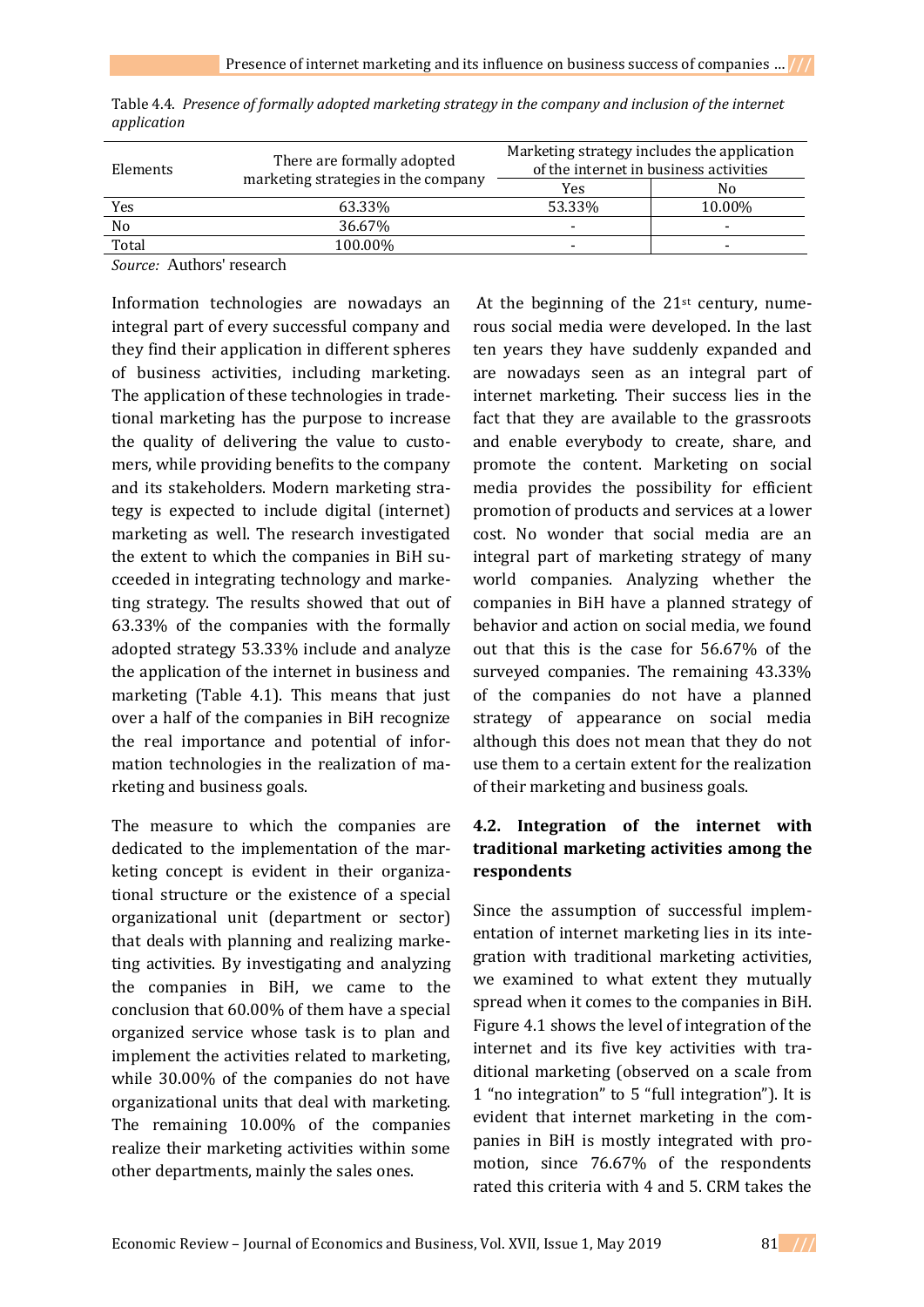second place for the level of its integration with the internet as 56.76% of the respondents rated this criteria with 4 and 5. Less than 50% of the respondents opted for the highest values for the level of integration of other activities of traditional marketing and the internet. The lowest integration was registered for stock management which was rated with 4 and 5 by only 16.67% of the respondents while 26.67% of the respondents gave the lowest rates to the integration of this activity and the internet.



Figure 4.1 *Assessment of the level of integration of the internet with traditional marketing activities*

#### Source: Authors' research

As seen above, the respondents were given a task to rate, on a 1-5 scale, the importance of the application of the internet in the realization of individual marketing activities (1 extremely low importance; 5-extremely high importance). Figure 4.2 shows that the importance of these activities corresponds largely to their integration with internet marketing. It is then not surprising that the largest number of the respondents assessed the application of the internet in promotion as the most important aspect of its implementation, whereby as many as 63.33% of the respondents opted for the highest values. More than 50% of the respondents rated with 4 and 5 the importance of the application of the internet in CRM and sales. According to the research results, the lowest importance of the application of the internet is in stock management, with only

26.67% of the respondents opting for 4 and 5, while 23.33% of the surveyed companies gave this element minimum importance.



Figure 4.2 *Assessment of importance of the application of the internet in individual marketing activities*

Source: Authors' research

Analyzing the goals of presence of BiH companies on the internet, we came to the results (Figure 4.3) showing that as many as 70% of the respondents stated increased sale as the goal of their presence on the internet. This corresponds to the importance assigned by certain companies to this element of their presence online but it is not proportional to the integration of sales with the internet. This actually means that a large number of these companies, even though not directly selling their products online, use the internet for the realization of the activities that would improve their sales through traditional channels. This is also contributed by the fact that 63.33% of the surveyed companies use the internet with the aim to achieve additional opportunities for developing their businesses and that 60% of the surveyed companies have the goal to introduce their brand to the customers better. An equal number, 53.33% believe that online presence is important for the improvement of e-CRM and time savings. The lowest number of the companies (30%) see the internet as an opportunity for cost reduction.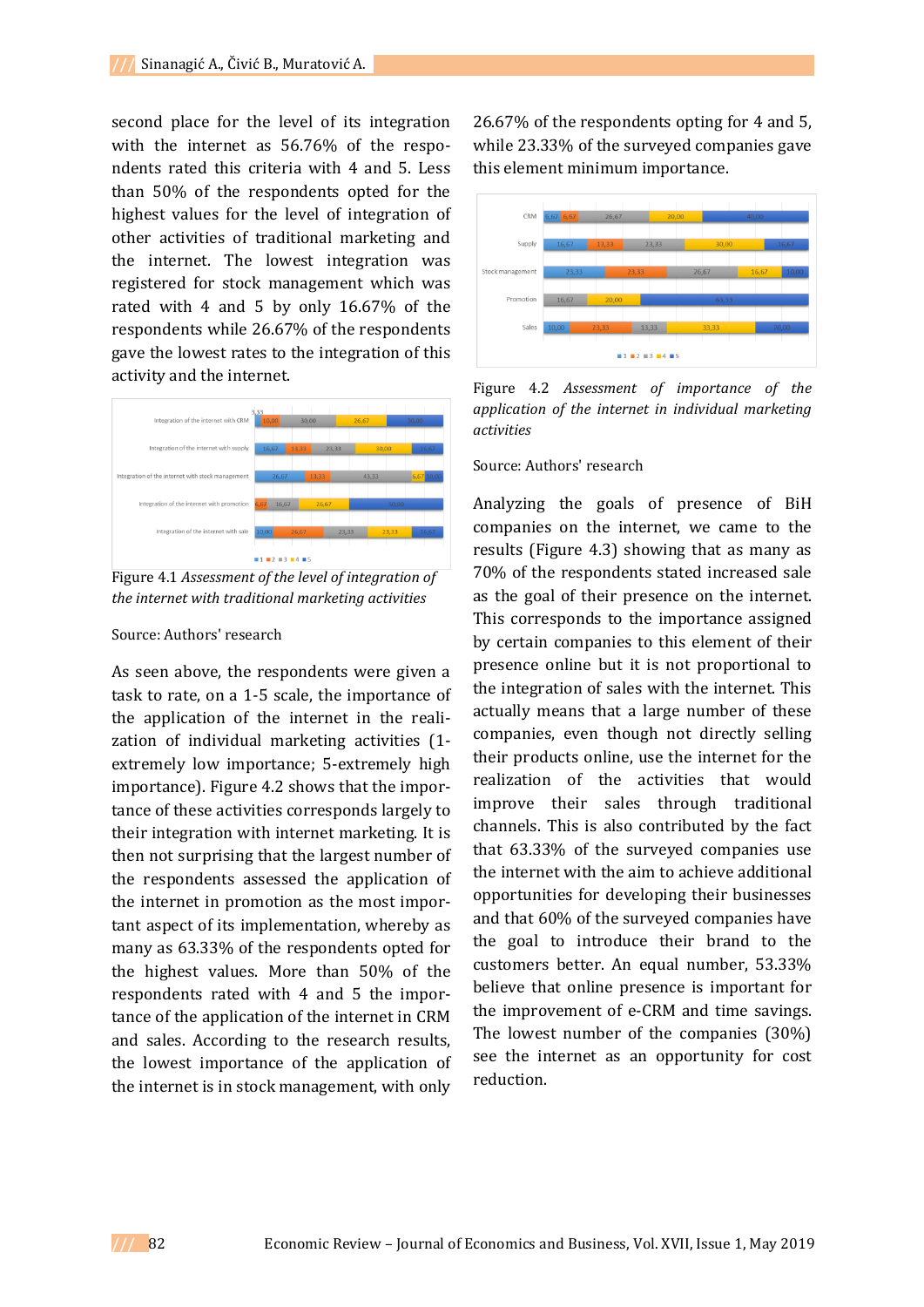

Figure 4.3 *Goals of online presence* Source: Authors' research

In accordance to the defined goals on online presence, every company carries certain marketing activities, whether through its website or social media. Attempting to identify the activities carried out by BiH companies through these channels, we grouped them into seven categories (Figure 4.4). The largest number of BiH companies use the internet in order to present their products and services, whereby 93.33% of them use their own website while 80% of them also use social media.

The second most important activity is to build company's image, whereby 80% of the companies use their website while 70% of the companies use social media. Social media have primacy in planning and realizing promotional activities as 80% of the companies use them for planning and promotion while 60% of the companies use websites for these purposes. A significant number of BiH companies has recognized the potential of the internet in terms of informing the public on the new details regarding business activities, and websites (73.33%) and social media (70%) are almost equally used for this purpose. It is rather surprising that just over a half of the surveyed companies use social media as an instrument to improve their relation with customers (56.67%), while only

46.67% of the companies use their websites for this purpose.

The lowest number of BiH companies use the internet to sell their products and services online and to research the market. Although a significant number of them stated increased sales as one of the primary goals of their online presence, only 40% of them actually sell directly online through their websites and 33.33% of them sell via social media. Market research is the least present marketing activity online for BiH companies as only 36.67% of the companies use social media and 30% of the companies use their websites to conduct this activity.



Figure 4.4 *Realization of marketing activities online (in %)*

Source: Authors' research

Apart from these activities, social media provide many other opportunities for improving business. One of potentially most powerful tools of internet marketing are viral campaigns that function on a word-of-mouth principle. For a viral campaign to be successful, message needs to be appealing and "catchy" so that users are motivated to share it. It can be in a form of a message, video recording, picture, poem, *etc*., and is most often spread via social media networks or e-mail. In order to find out to what measure this form of internet marketing exists in BiH, we asked domestic companies if they ever conducted viral marketing campaign online. The research results showed that 43.33% of the surveyed companies used this form of campaign while the

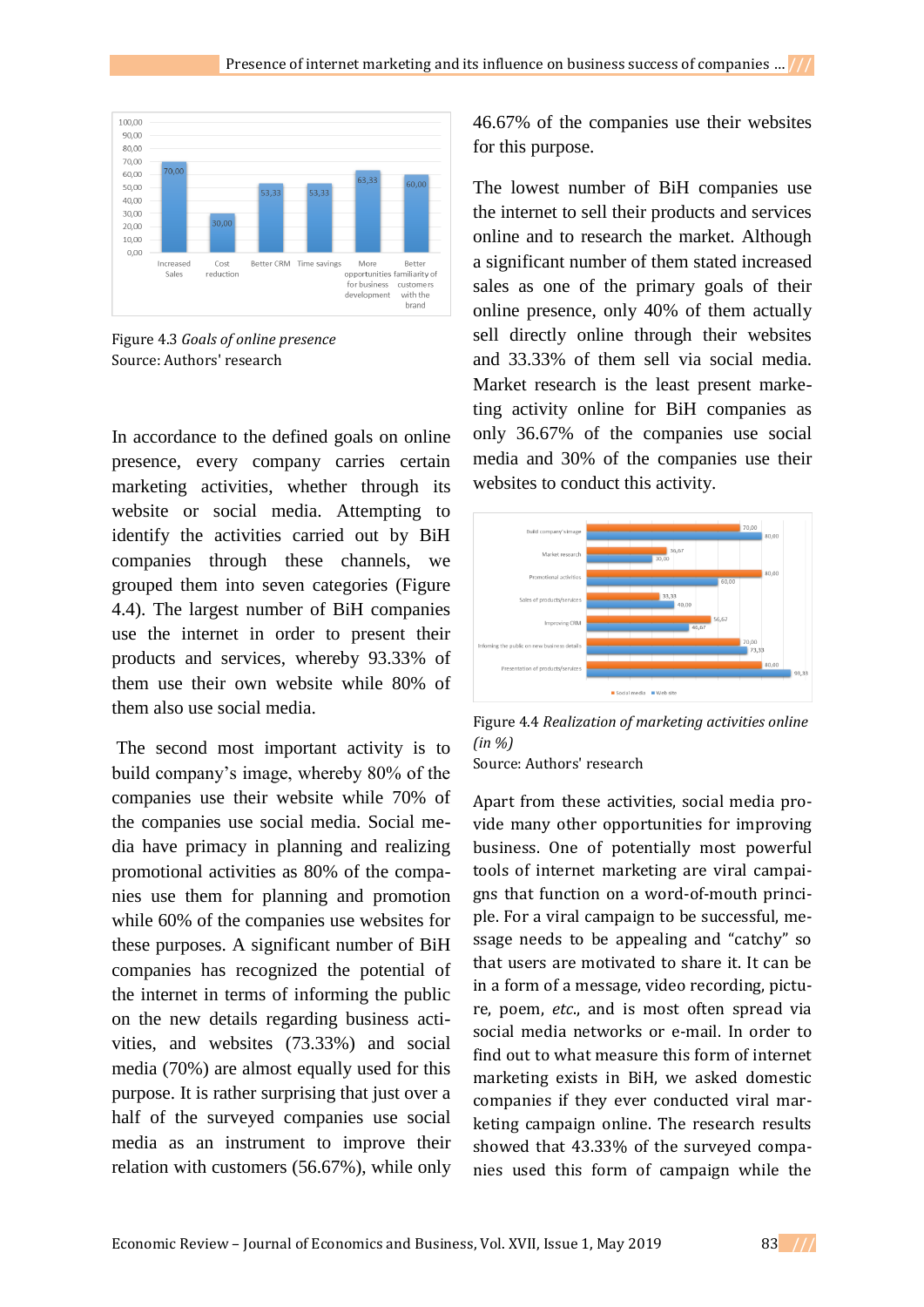remaining 56.67% of them did not include viral marketing into their internet marketing strategies.

# **4.3. Analysis of impact of certain aspects of online marketing on respondents' business success**

In order to examine the effect of application of certain aspects of internet marketing on BiH companies' business success, we compared can be seen in Table 4.2 (results of t-test), the indicator of an independent variable (internet marketing) is the presence of a formally adopted marketing strategy in a company, with the modalities "yes" and "no", while the indicator of a dependent variable (business success) is the total annual income.

According to the results of the analysis given in Table 4.2 (see columns of *Sig*. in section

Table 4.2. *Impact of existence of formally adopted marketing strategy on total annual income in the period 2013-2017 (T-test)*

|                                | Levene's Test for<br>Equality of<br>T-test for Equality of Means<br>Variances |       |      |               |       |                     |                    |                |                                           |                 |
|--------------------------------|-------------------------------------------------------------------------------|-------|------|---------------|-------|---------------------|--------------------|----------------|-------------------------------------------|-----------------|
|                                |                                                                               | F     | Sig. | $^\mathrm{t}$ | df    | Sig. (2-<br>tailed) | Mean<br>Difference | Std. Error     | 95% Confidence Interval of the Difference |                 |
|                                |                                                                               |       |      |               |       |                     |                    | Difference     | Lower                                     | Upper           |
| Total annual                   | Equal variances<br>assumed                                                    | 3,680 | ,067 | 1,309         | 24    | ,203                | 64263403,73000     | 49094780,12477 | -37063242,35295                           | 165590049,81295 |
| income in 2013                 | Equal variances<br>not assumed                                                |       |      | 1,965         | 17,86 | ,065                | 64263403,73000     | 32698965,17637 | -4470622,41813                            | 132997429,87813 |
| Total annual<br>income in 2014 | Equal variances<br>assumed                                                    | 4,045 | ,056 | 1,369         | 24    | ,184                | 65799975,52917     | 48074521,29331 | -33420959,81904                           | 165020910,87737 |
|                                | Equal variances<br>not assumed                                                |       |      | 2,055         | 17,87 | ,055                | 65799975,52917     | 32021873,54844 | -1509084,48750                            | 133109035,54584 |
| Total annual<br>income in 2015 | Equal variances<br>assumed                                                    | 3,119 | ,090 | 1,341         | 24    | ,192                | 62971012,69083     | 46954271,77243 | -33937841,28256                           | 159879866,66423 |
|                                | Equal variances<br>not assumed                                                |       |      | 2,009         | 18,07 | ,060                | 62971012,69083     | 31350573,67281 | -2875395,54009                            | 128817420,92176 |
| Total annual                   | Equal variances<br>assumed                                                    | 3,933 | ,059 | 1,419         | 24    | ,169                | 64755943,40528     | 45622700,88874 | -29404683,33657                           | 158916570,14713 |
| income in 2016                 | Equal variances<br>not assumed                                                |       |      | 2,124         | 18,13 | ,048                | 64755943,40528     | 30486558,67315 | 741173,61390                              | 128770713,19665 |
| Total annual<br>income in 2017 | Equal variances<br>assumed                                                    | 4,605 | ,042 | 1,550         | 25    | ,134                | 64391098,40056     | 41544461,14388 | -21171320,97862                           | 149953517,77974 |
|                                | Equal variances<br>not assumed                                                |       |      | 2,185         | 18,16 | ,042                | 64391098,40056     | 29470579,22742 | 2515713,61583                             | 126266483,18528 |

*Source:* Authors' research

individual variables of these two constructs (internet marketing and business success). As

"Levene's Test for Equality of Variances and *Sig*. in section "T-test for Equality of Means"),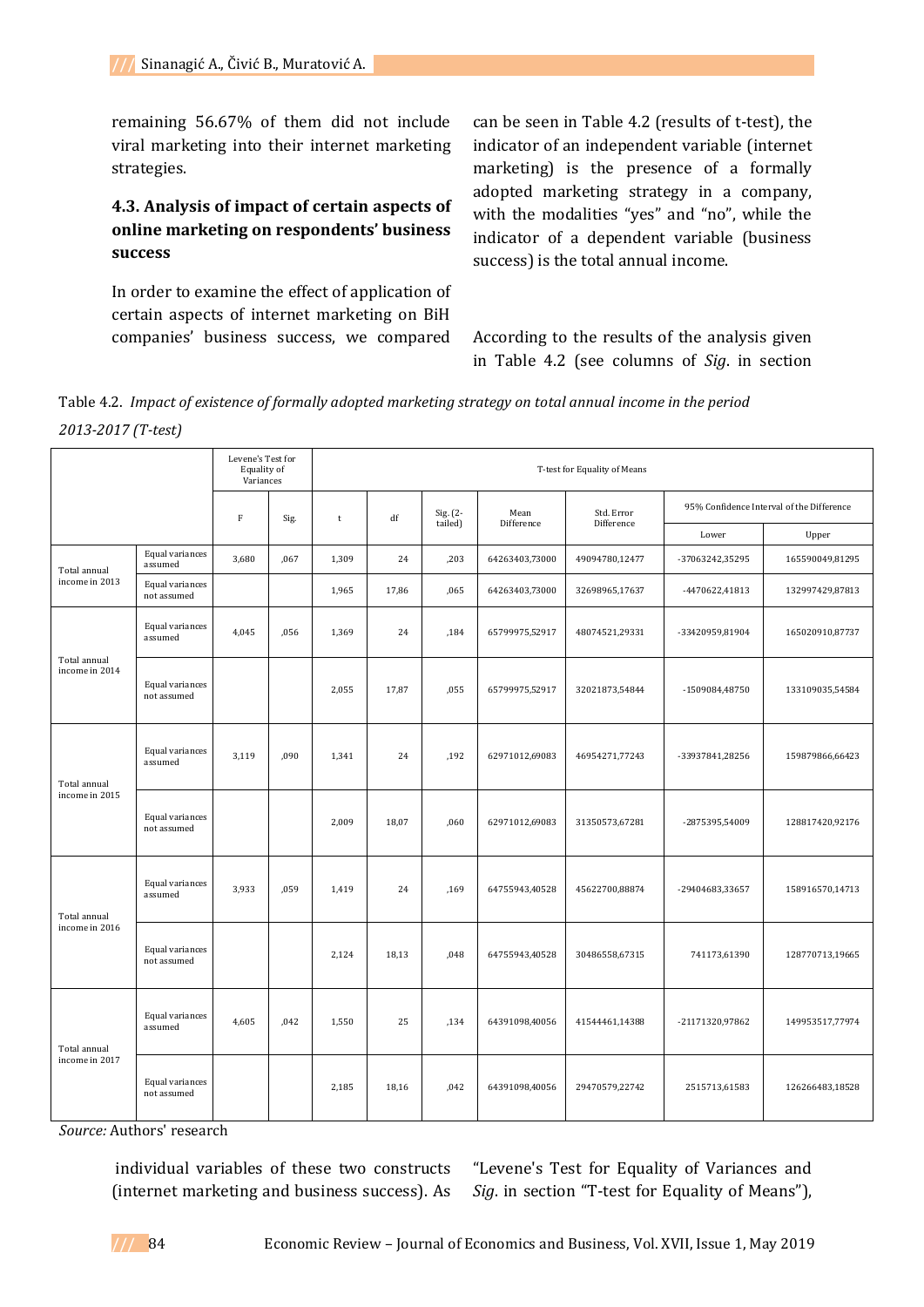it has been concluded that there is no statistically significant difference in the total annual income in four out of five observed years (2013-2016) between the companies that have a formally adopted marketing strategy and companies that do not have it. A statistically significant difference between the observed variables exists only for the year 2017.

respondents and their market share, we used the analysis of variance (ANOVA). The results of this analysis are presented in Table 4.3.

After conducting Leven test and determi-ning that there are assumptions for the analysis of variance, the results presented in Table 4.3 (column *Sig*. <0.05 for 2013, 2014, 2015 and 2017) lead to the con-clusion that there is a significant influence of internet marketing

Table 4.3. *Impact of presence of internet marketing within marketing strategy on market share in the period 2013-2017 (Anova test)*

|                      |                | Sum of Squares | df | Mean<br>Square | F     | Sig. |
|----------------------|----------------|----------------|----|----------------|-------|------|
|                      | Between Groups | 1364,987       | 4  | 182,493        | 3,563 | ,029 |
| Market share in 2013 | Within Groups  | 2918,376       | 37 | 116,735        |       |      |
|                      | Total          | 4283,363       | 41 |                |       |      |
|                      | Between Groups | 1453,908       | 4  | 226,954        | 4,037 | ,039 |
| Market share in 2014 | Within Groups  | 3089,408       | 37 | 123,576        |       |      |
|                      | Total          | 4543,316       | 41 |                |       |      |
|                      | Between Groups | 1549,900       | 4  | 274,950        | 4,112 | ,042 |
| Market share in 2015 | Within Groups  | 3254,945       | 37 | 130,198        |       |      |
|                      | Total          | 4804,845       | 41 |                |       |      |
|                      | Between Groups | 1644,193       | 4  | 322,096        | 2,439 | ,108 |
| Market share in 2016 | Within Groups  | 3302,097       | 37 | 132,084        |       |      |
|                      | Total          | 4946,289       | 41 |                |       |      |
|                      | Between Groups | 1898,579       | 4  | 449,290        | 4,412 | ,048 |
| Market share in 2017 | Within Groups  | 3423,963       | 37 | 131,691        |       |      |
|                      | Total          | 5322,543       | 41 |                |       |      |

*Source:* Authors' research

The following aspect of the impact we investigated refers to the relationship between the presence of internet implementation within marketing strategy and the indicators of business success, in this case market share. We grouped the companies into three categories, whereby the first category covers the companies with a formally adopted marketing strategy that includes the application of internet marketing. The second category covers the companies with a formally adopted marketing strategy that does not include the application of internet marketing. The third category refers to the companies without a formally adopted marketing strategy. To determine the persistence of a statistically significant differrence between the observed groups of the representation within marketing strategies of the respondents for their market share for four out of five years observed. The exception is the year 2016, for which there was no statistically significant difference in market share between the observed groups of respondents.

While investigating the impact that individual aspects of the application of internet marketing have on business success, we examined the impact that the integration of the internet and traditional marketing activities has on business success. The first activity of traditional marketing that we analyzed is sales, with market share as the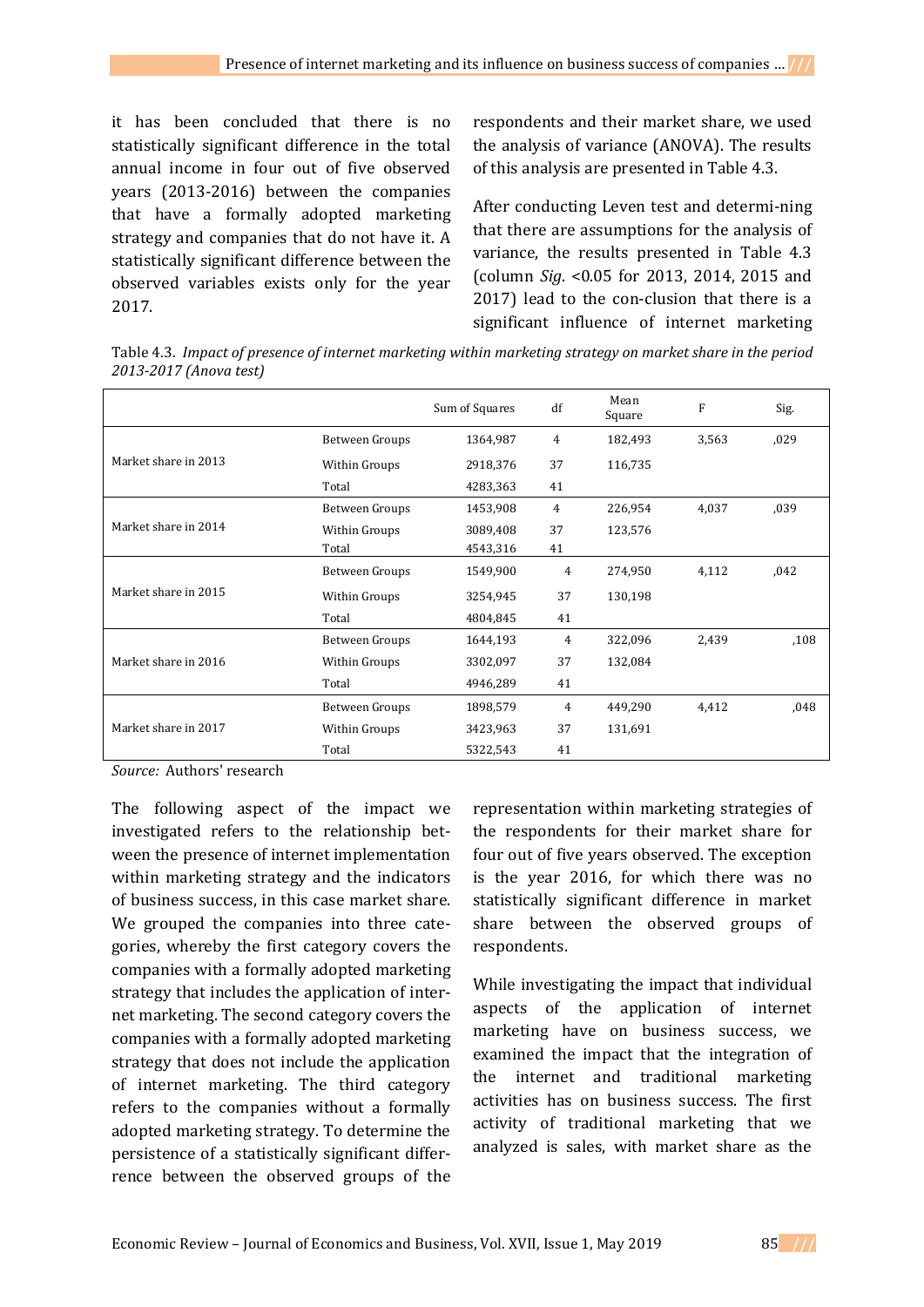indicator of business success. The results of this analysis are presented in Table 4.4.

As the value of *Sig*.<0.05 (Table 4.4) was calculated for all the observed years, assuming the previously fulfilled assumptions for the analysis of variance, we conclude that the level of integration of the internet with sales has a statistically significant influence on market share for all the observed years (2013- 2017).

Table 4.5 shows the results of the analysis of impact of internet integration level with promotion on market share. The results of Anova show that for all the observed years there is a statistically significant influence of the level of internet integration with promotion on market share of the respondents.

The results of this research confirm those of the previous studies (Trengove Jones, Malczyk & Beneke), because integrating internet with promotion within marketing strategy allows companies to improve the targeting of customers, which results in a better market position. This research confirmed that the level of internet integration with promotion has a significant impact on market share of the respondents (Table 4.5). According to the research of Chaffey *et al*., who have proven that internet marketing contributes to improving a range of market performance, the results of this research also confirm the existence of a positive significant effect of internet marketing within marketing strategy on market share of the respondents (Table 4.3 and 4.4).

Table 4.4. *Impact of level of internet integration with sales on market share in the period 2013-2017 (Anova test)*

|                      |                | Sum of Squares | df | Mean<br>Square | F     | Sig. |
|----------------------|----------------|----------------|----|----------------|-------|------|
| Market share in 2013 | Between Groups | 2070,525       | 4  | 517,631        | 5,060 | 002  |
|                      | Within Groups  | 3785,240       | 37 | 102,304        |       |      |
|                      | Total          | 5855,764       | 41 |                |       |      |
|                      | Between Groups | 2276,350       | 4  | 569,088        | 5,297 | ,002 |
| Market share in 2014 | Within Groups  | 3975,435       | 37 | 107,444        |       |      |
|                      | Total          | 6251,785       | 41 |                |       |      |
| Market share in 2015 | Between Groups | 2295,691       | 4  | 573,923        | 4,879 | ,003 |
|                      | Within Groups  | 4352,059       | 37 | 117,623        |       |      |
|                      | Total          | 6647,750       | 41 |                |       |      |
|                      | Between Groups | 2327,980       | 4  | 581,995        | 4,864 | ,003 |
| Market share in 2016 | Within Groups  | 4427,421       | 37 | 119,660        |       |      |
|                      | Total          | 6755,401       | 41 |                |       |      |
|                      | Between Groups | 2997,543       | 4  | 749,386        | 6,247 | ,001 |
| Market share in 2017 | Within Groups  | 4678,784       | 39 | 119,969        |       |      |
|                      | Total          | 7676,327       | 43 |                |       |      |

*Source:* Authors' research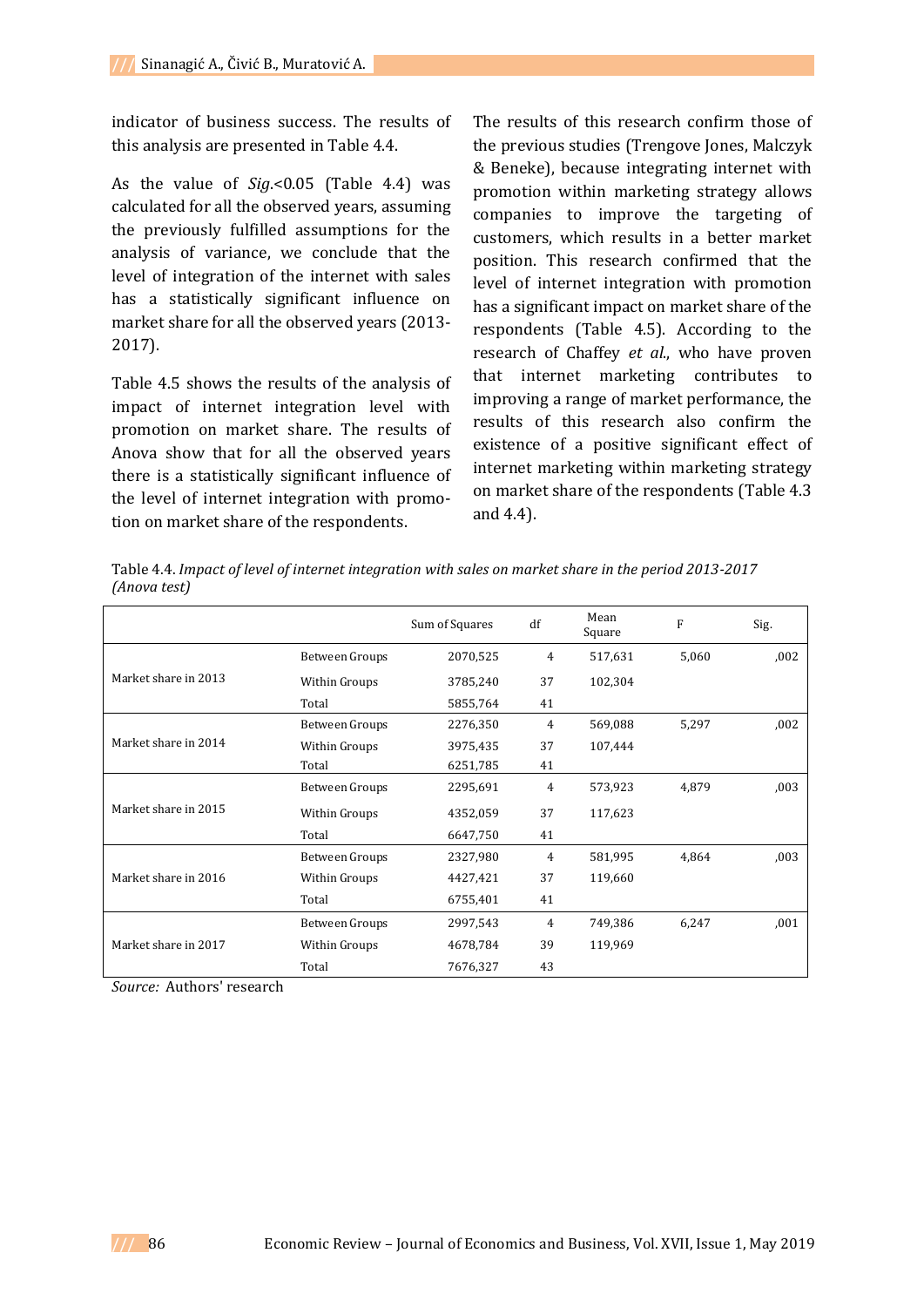|                      |                | Sum of Squares | df | Mean<br>Square | F     | Sig. |
|----------------------|----------------|----------------|----|----------------|-------|------|
| Market share in 2013 | Between Groups | 1922,988       | 3  | 640,996        | 6,194 | ,002 |
|                      | Within Groups  | 3932,776       | 38 | 103,494        |       |      |
|                      | Total          | 5855,764       | 41 |                |       |      |
|                      | Between Groups | 2030,761       | 3  | 676,920        | 6,094 | ,002 |
| Market share in 2014 | Within Groups  | 4221,024       | 38 | 111,080        |       |      |
|                      | Total          | 6251,785       | 41 |                |       |      |
| Market share in 2015 | Between Groups | 2313,382       | 3  | 771,127        | 6,761 | ,001 |
|                      | Within Groups  | 4334,368       | 38 | 114,062        |       |      |
|                      | Total          | 6647,750       | 41 |                |       |      |
| Market share in 2016 | Between Groups | 2364,360       | 3  | 788,120        | 6,820 | ,001 |
|                      | Within Groups  | 4391,041       | 38 | 115,554        |       |      |
|                      | Total          | 6755,401       | 41 |                |       |      |
| Market share in 2017 | Between Groups | 2891,726       | 3  | 963,909        | 8,058 | ,000 |
|                      | Within Groups  | 4784,601       | 40 | 119,615        |       |      |
|                      | Total          | 7676,327       | 43 |                |       |      |

Table 4.5. *Impact of level of internet integration with promotion on market share in the period 2013-2017 (Anova test)*

*Source:* Authors' research

### **5. CONCLUSION**

### *Summary of findings*

Internet marketing is the fastest growing and most creative segment of today's marketing. As the world becomes more connected, it is vitally important for marketers to keep pace with the development and trends so as to be able to reach new customers who are increasingly rational and aware of their options and choices. Technology changes intensively, products and services evolve and adapt to online environment, web constantly grows and develops, which is why keeping up with modern trends is increasingly harder.

Marketing via the internet stands as a huge opportunity for all business actors. On the one hand, customers are given a much wider selection of products, services, and prices from different suppliers, which at the same time increases their readiness to purchase. On the other hand, companies get opportunities to conquer new markets, offer new products and services, and participate in market competition with much stronger competitors

and improve their business results. Employees of such companies are given the chance to develop new skills and the possibility to use the internet in order to improve company's competitiveness.

The following research goals have been accomplished:

- It has been established that two thirds of BiH companies have a written, formally designed marketing strategy and that for 50% of the respondents marketing strategy includes the application of the internet in preparation and realization of marketing activities. The research results showed that 63.33% of BiH companies have a written form of marketing strategy, out of which the application of the internet in marketing is present in 53.33%.
- The goals of presence of BiH companies on the internet have been defined. The following goals have been identified as most important: increased sales (70.00%), higher chances to develop business (63.33%), and better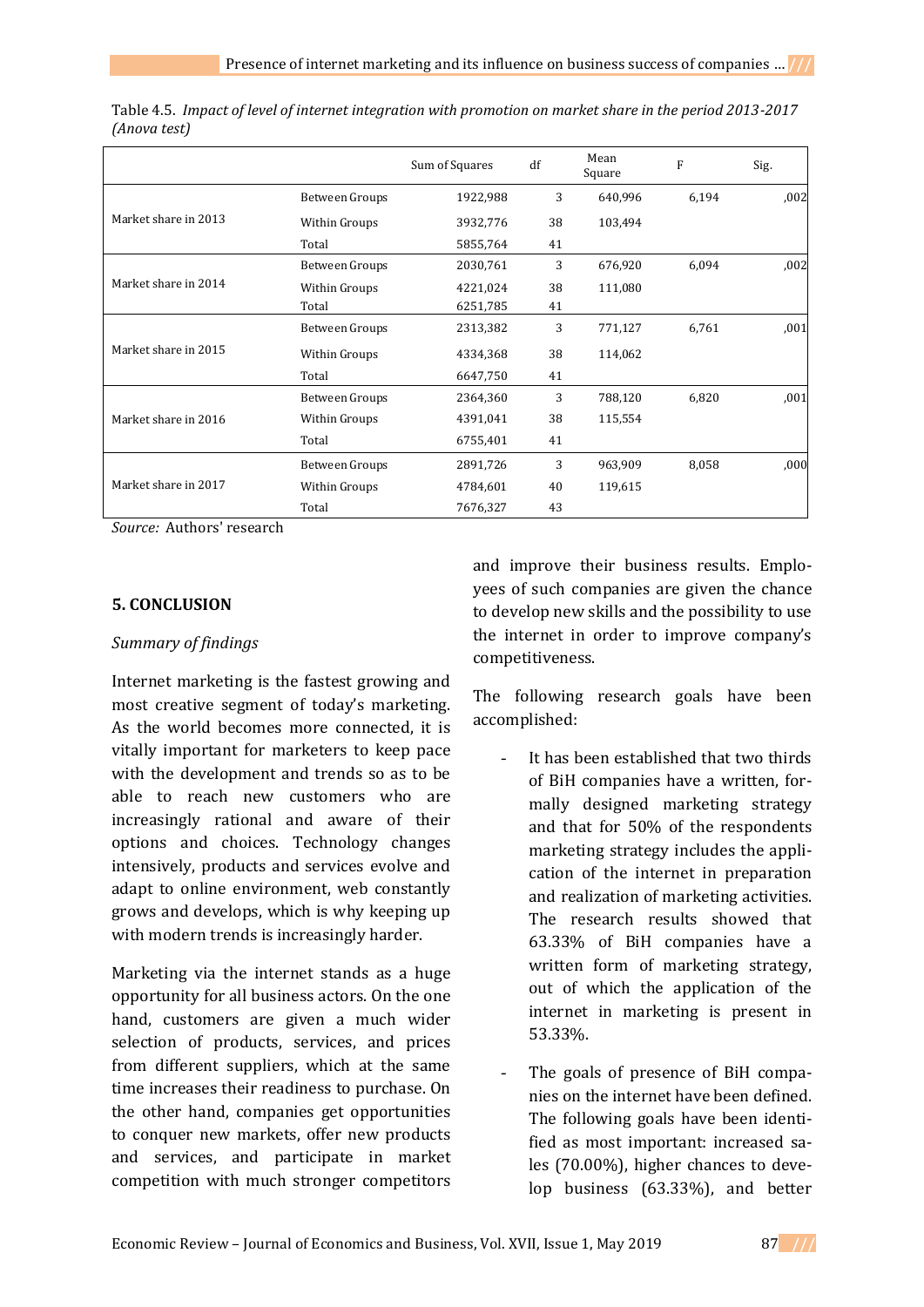familiarity of customers with the brand. Also, the most represented activities in the realization of the set goals have been identified as follows: product presentation, promotional activeties, and building company's image by means of the activities realized through company's website or social media.

- The level has been defined of the integration of the internet with the activities of traditional marketing in BiH companies. The highest integration of the internet with traditional marketing activities has been realized in the domain of promotion and a high level of integration is also present in the domain of CRM. The lowest integration has been achieved in the domain of stock management.
- The research results point to the fact that the level of integration of the internet with traditional marketing activities has an impact on company's business success. As the research showed, the companies whose marketing strategy includes the application of the internet that reached the highest level of its integration with traditional marketing activities experience better indicators of success when compared to the companies with low levels of integration.

Therefore, the research hypothesis has been confirmed that the companies with a higher level of integration of the internet and traditional marketing activities have more business success than the companies with a lower level of such integration.

### *Managerial implications*

The research results may be useful to marketing managers as this research on the example of BiH companies confirms the past theoretical scientific knowledge on the im-

portance of the internet for the improvement of business. The research results show that BiH companies with a higher level of integration of the internet with traditional marketing activities achieve better business results. This can serve as a sufficient motive for marketing managers of BiH companies to intensify the application of the internet in their business activities. In addition, the research results show in which segments of marketing such integration gives the best results. These segments are primarily promotion, sales, and CRM.

### *Research limitations*

Apart from the fact that the research results give a series of useful input for the companies that want to improve their business by the application of the internet in marketing, certain limitations of this research need to be presented as well. These limitations are primarily evident in the fact that the research observed the impact of internet marketing on a limited set of indicators of company's business success (market share, the amount of income). The limitation is also evident in the fact that the level of integration of the internet with traditional marketing activities was observed through the views and opinions of managers of BiH companies.

### *Recommendation for further research*

Future research should examine the impact of application of individual aspects of internet marketing on a higher number of indicators of company's success. In addition, a new research might analyze the efficiency of individual activities of internet marketing and their contribution to the total efficiency and the efficiency of marketing operations. New research should objectivize the assessment of the integration of the internet with individual traditional marketing activities, which is important for the understanding of a complete impact of the internet on the success of marketing as well as the entire business